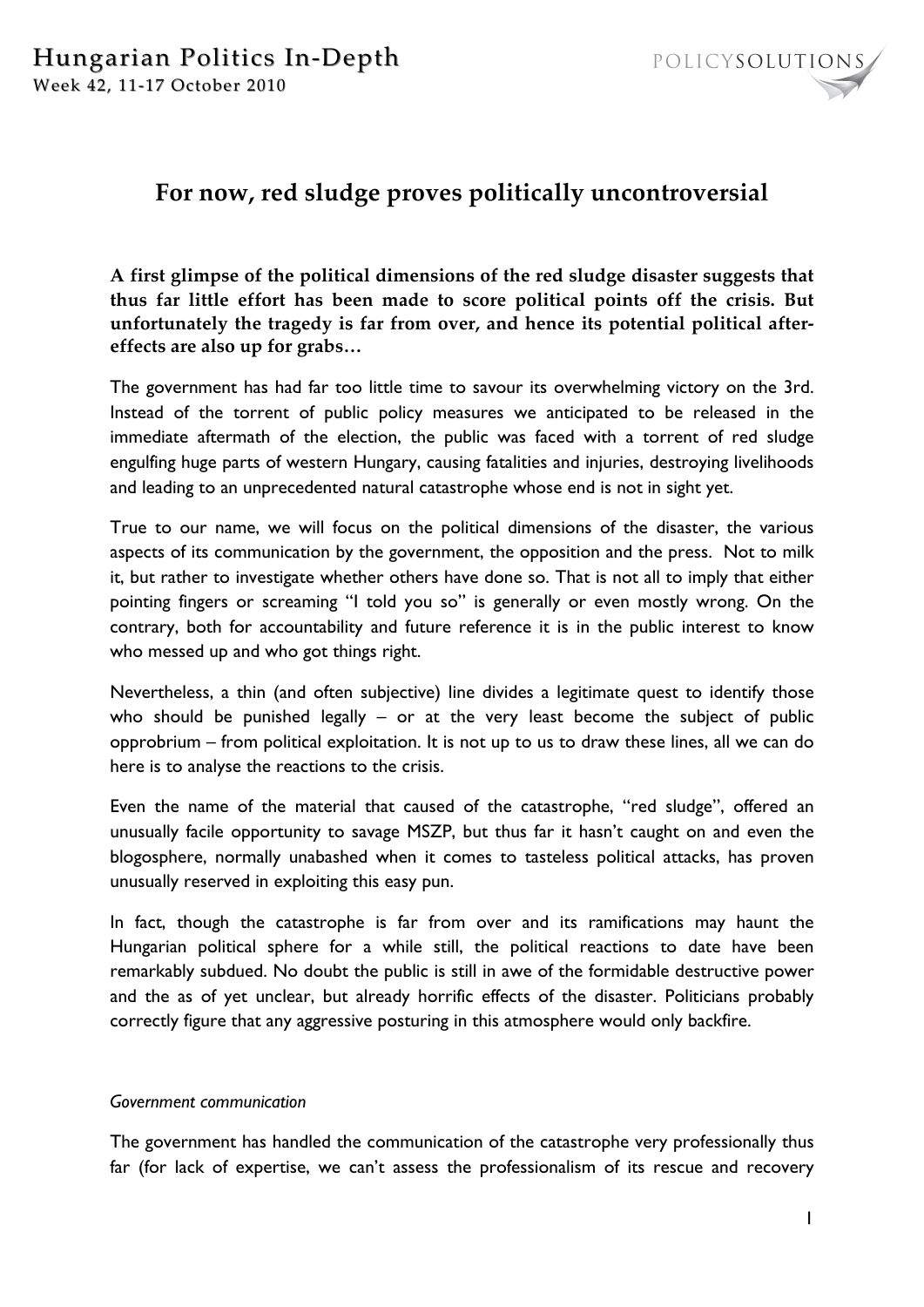

efforts, but it is important to point out that no charge suggesting that the authorities are derelict in this regard has been picked up by the media). The "Katrina error", i.e. the playingdown or ignoring of the problem has been avoided, and the government quickly acknowledged that the responsibility for gaining control of the disaster is its own, thus avoiding the "BP oil spill error", i.e. the US administration's reluctance to intercede in the efforts to stop the spill. While White House spokesman Robert Gibbs opined several weeks into the BP crisis that "they [i.e. BP] have the technical expertise to plug the hole. It is their responsibility," Orbán said that "we do not want to make protective measures and damage control dependent on the co-operation of the implicated enterprises, there is nothing to bargain about with them."

The government also did not make reckless promises regarding either the potential effects or the clean-up. Politicians routinely have to eat their words when they make overly optimistic pronouncements in such contexts. Instead, the government noted early on that if the red sludge were to reach the Danube its impact would be worse still, and, by implication, acknowledged that though it tried to be on top of things there were factors beyond its control.

If anything, the government was playing it safe by immediately emphasising the unprecedented scope of the disaster  $-$  at a time when this was far from obvious for the casual observer. It also quickly moved to focus the communication of the disaster-response on key governmental figures, primarily Minister of the Interior Sándor Pintér, but also Defence Minister Csaba Hende, and lately the PM as well. In addition to quickly setting up both a Hungarian and English portal to track the catastrophe and the disaster response, the government placed the red sludge at the forefront of its communication, while inevitably other political and policy issues have taken a backseat.

An area in which the government's communication was harsh – though not unreasonably – and potentially overly optimistic was the attack on those thought responsible, and the concomitant promise to render justice. Experience shows that this is traditionally a difficult issue and enforcement usually falls short, either because of the lack of political resolve or the slowly grinding mills of justice (and most often a combination of the two). Nevertheless, the PM has made clear that this time justice would prevail and the social costs would be borne by those accountable.

The corporate malfeasance at the root of the disaster offers an ideal target for a government party that has often railed against the MSZP's ties to the "oligarchy" – rather hypocritically, given the overabundance of extremely rich entrepreneurs in and near the current government – and liked to refer to the previous cabinet as the "banker-government." Only an MNC would have offered a more favourable target.

In fact, the most emotional and indignant government reaction thus far came in response to an astonishingly tone-deaf remark by one of the implicated corporate actors, who suggested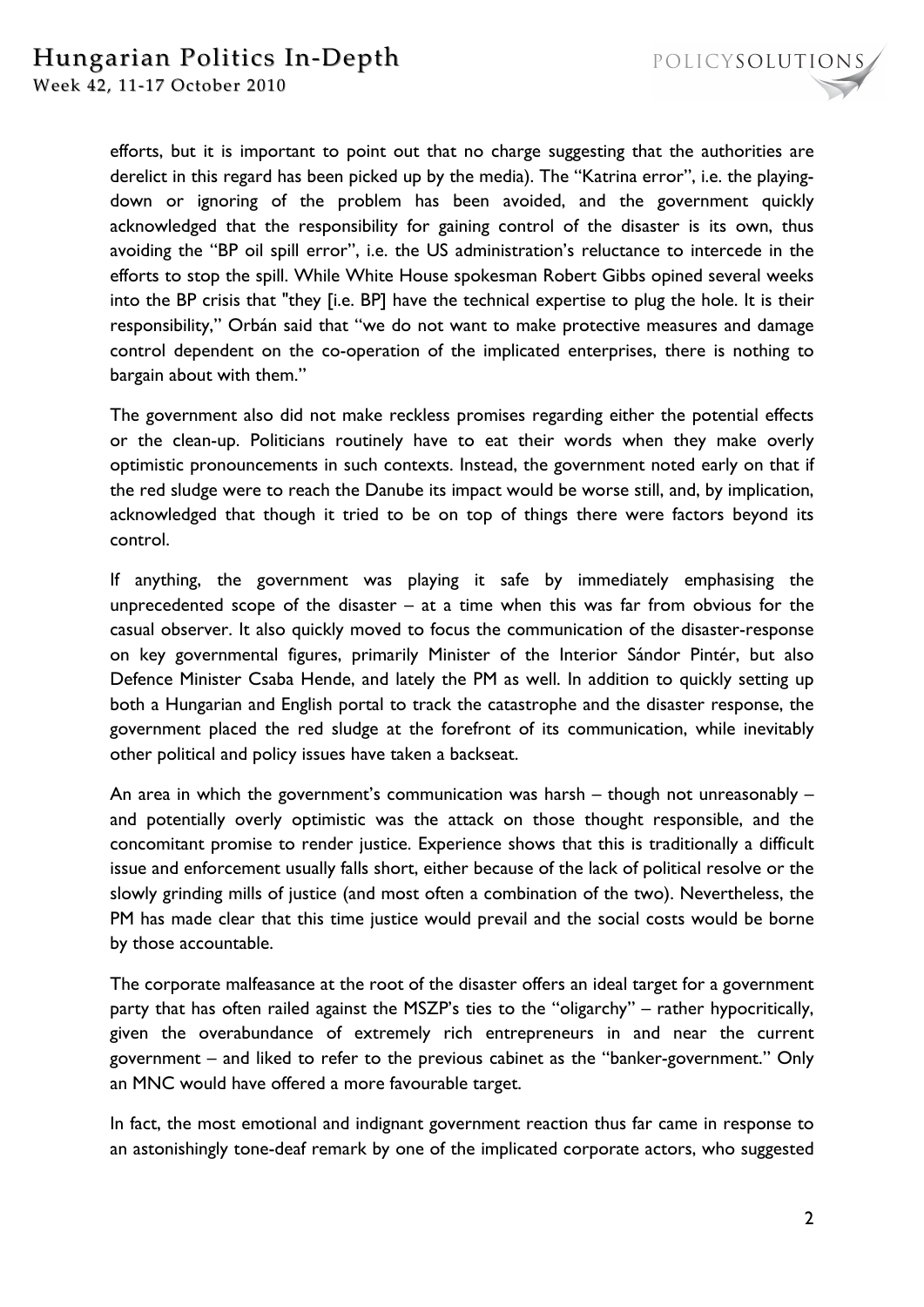that the red sludge was not harmful and could be simply washed off with a hose. If it is harmless, Pintér retorted, then the businessman ought to take a swim in it.

# *The opposition sees no role for itself*

The opposition has also recognised that this early in the crisis there is only a limited role for it to play. Jobbik has probably been the most active, its reactions ranging from collecting donations to emphasising one of its pet issues, accountability. The party seeks to set up a parliamentary investigation committee and has organised a protest in front of MAL Zrt., which is responsible for the red sludge. The unofficial portal of the extreme right party's own internal extreme right, *kuruc.info* handled the issue with its usual approach: it published the phone numbers of MAL Zrt.'s owners urging its frequently unhinged readers to call them.

LMP might benefit from this issue in the future, when it pushes for environmental regulation aimed at preventing such and similar disasters, but for now the party's reaction is best characterised by the attitude of an anonymous MP, who told the weekly *HVG* that such a tragedy should not be exploited to "embarrass other parties" or even to advance one's own agenda. Instead, especially the first period should focus only on rescue and assistance.

For most of the first days after the disaster commenced, MSZP's reaction could be summed up in much the same way. Recently, however, MSZP has emerged as the first opposition party to criticise the government on some aspects of the issue. Chairman Attila Mesterházy has expressed his appreciation for the government's open communication regarding the crisis, but at the same time he also noted his frustration with the government's point man on the environment, junior minister Zoltan Illés. Illés had warned that the catastrophe might become worse because another dam might break. Mesterházy argued that inciting panic was the worst thing an official could do at this time and called on Illés to resign.

# *A former PM and his company in the crossfire*

Let's turn to the elephant in the room. The red sludge that caused the disaster is a residue from the creation of aluminium-oxide, the material once produced by the company that provides a significant part of the wealth of former PM and Fidesz' arch-nemesis Ferenc Gyurcsány. Gyurcsány's company MOTIM has business ties to the corporation that is behind the disaster, and what makes the situation potentially even more precarious for Gyurcsány is that MOTIM itself has been the subject of warnings regarding its red sludge disposal practices.

Unsurprisingly, parts of the media have picked up on the association. What may be a bit more surprising is that though not all media organs have made this an issue, some decidedly left-wing outlets have decided to harp on it as well, which is unusual in a setting where party